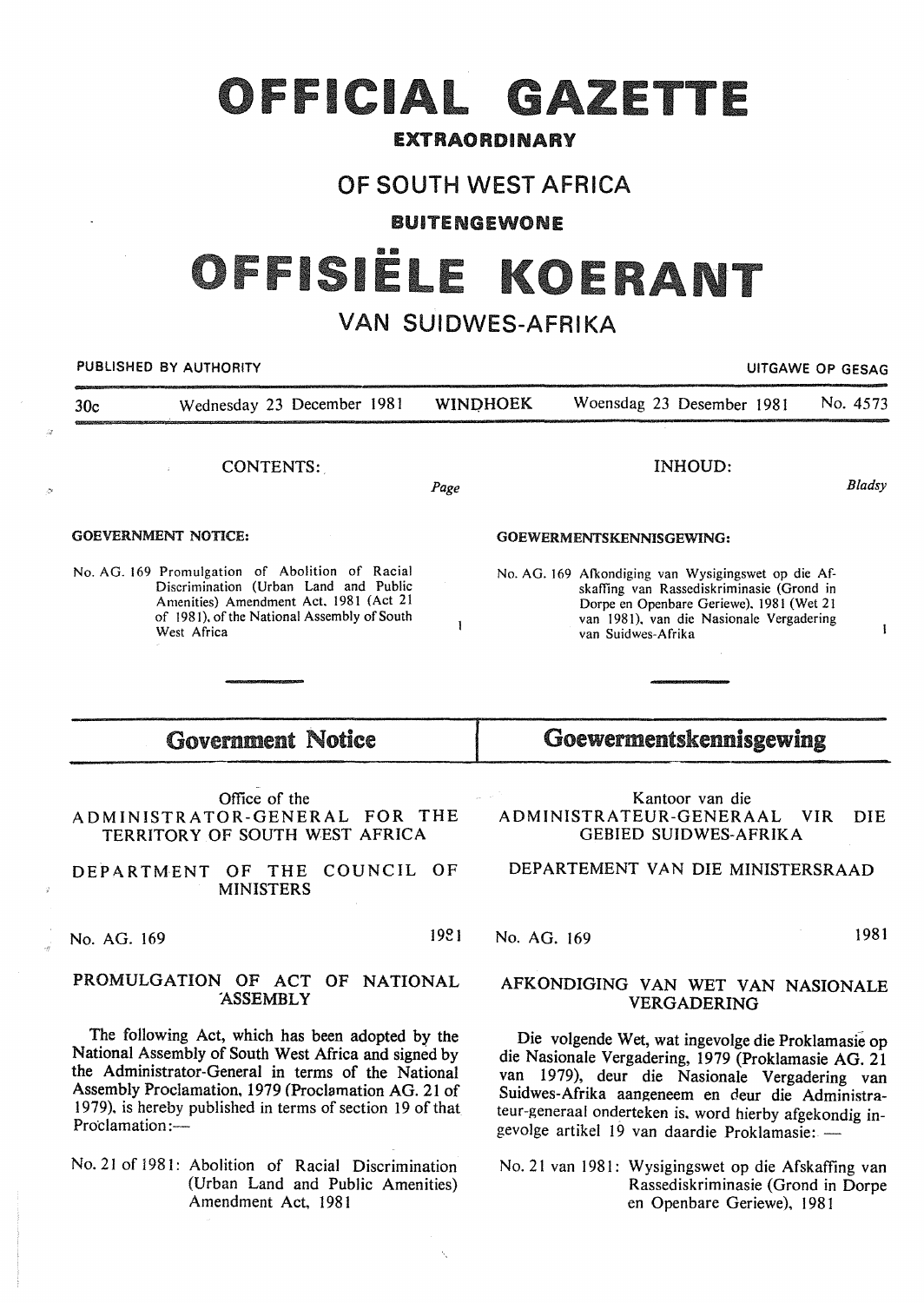Act No. 21, 1981

#### ABOLITION OF RACIAL DISCRIMINATION (URBAN LAND AND PUBLIC AMENITIES AMENDMENT ACT, 1981

#### *(Afrikaans text signed by the A dmioistrator-Genera!* <sup>011</sup> *10 December 1981)*

### ACT

To amend the Abolishment of Racial Discrimination (Urban Residential Areas and Public Amenities) Act, 1979, so as to extend the incidence of the provisions relating to the removal of restrictions based on race in connection with certain land in urban areas and the prohibition to impose such restrictions; to further regulate the duties of the registrar of deeds to make notes on the title deed of such land to give effect to the provisions of the said Act; and to provide for incidental matters.

BE IT ENACTED by the National Assembly of South West Africa, as follows:-

**Amendment of section I of**  Act *3* of 1979.

1. Section 1 of the Abolishment of Racial Discrimination (Urban Residential Areas and Public Amenities) Act. 1979 (hereinafter referred to as the principal Act), is hereby amended by the deletion of the definition of "residential erf".

**Substitution of section 2 of**  Act 3 of 1979.

2. The following section is hereby substituted for section 2 of the principal Act:

.. **Race no bar to the acquisition or**  transfer of land in **townships or rights in respect**  thereof.

2 No person, association of persons or juristic person shall, on account of the fact that he or it or another person or any such association or juristic person  $-$ 

- *(a)* is. or is deemed to be, a member of a particular racial group; or
- *(b)* is not, or is deemed not to be, a member of a particular racial group; or
- *(c)* in the case of an association of persons or a juristic person. its members consist of. or any interest in it is held by, persons who are members of a particular racial group or who are not members of a particular racial group or who are members of different racial groups.

be disqualified or debarred from acquiring in any manner the ownership of, or any right in, to or over land situated in any township, or possessing or occupying or residing upon such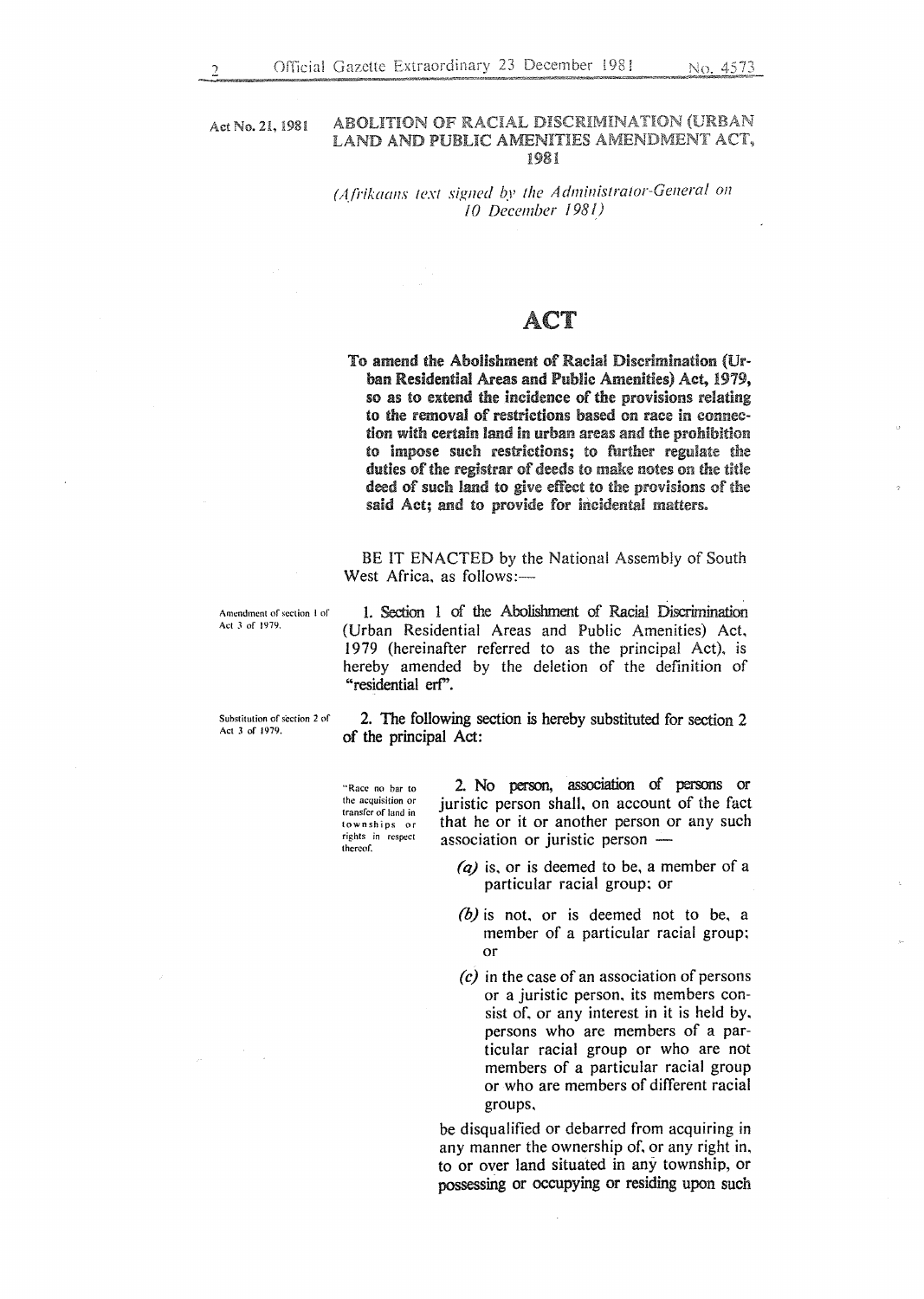#### WYSIGINGSWET OP DIE AFSKAFFING VAN RASSEDISKRIMINASIE (GROND IN DORPE EN OPENBARE GERIEWE), 1981

#### *(A.f/'ik.aanse leks deur die A dministrateur-generaal ondertekcn op 10 Desember 1981)*

#### WET

Tot wysiging van die Wet op die Afskaffing van Rassediskriminasie (Stedeiike Woonbuurte en Openbare Geriewe), 1979, ten einde die tretwydte van die bepalings betreffende die opheffing van beperkings wat op ras gegrond is in verband met sekere grond in stedelike gebiede en die verbod om sodanige beperkings op te lê, uit te brei; die pligte van die registrateur van aktes om aantekeninge op die titelbewys van bedoelde grond aan te bring ten einde aan die bepalings van genoemde Wet gevolg te gee, verder te reel; en om vir bykomsdge aangeleenthede voorsiening te maak.

DAAR WORD BEPAAL deur die Nasionale Vergadering van Suidwes-Afrika, soos volg:—

I. Artike! l van die Wet of die Afskaffing van Rassediskriminasie (Stedelike Woonbuurte en Openbare Geriewe), 1979 (hieronder die Hoofwet genoem), word hierby gewysig deur die omskrywing van "woonerf' te skrap.

2. Artikel 2 van die Hoofwet word hierby deur die volgende artikel vervang:

"Ras geen beletsel teen verkryging. of oordrag van grond in dorpe of rcgtc ten opsigtc daarvan.

2. Geen persoon, vereniging van persone of regspersoon is onbevoeg of word verbied, vanweë die feit dat hy of 'n ander persoon of so 'n vereniging of regspersoon  $-$ 

- (a) 'n lid van 'n bepaalde rassegroep is of geag word dit te wees; of
- *(b)* nie 'n lid van 'n bepaalde rassegroep is nie of geag word dit nie te wees nie; of
- (c) in die geval van 'n vereniging van persone of 'n regspersoon, die lede daarvan bestaan uit, of 'n belang daarin gehou word dcur, persone wat lede van 'n bepaalde rasscgroep is of wat lede van verskillende rassegroepe is.

om die ciendorn van, of enige reg in, op of oor grond wat in 'n dorp gelee is op enige wyse te verkry of sodanige grond te besit of te okkupeer of daarop te woon of so 'n reg uit Wysiging van artikel 1 van Wet *3* van 1979.

Vcrvanging van artikel 2 van Wet 3 van 1979.

Wet No. 21, 198!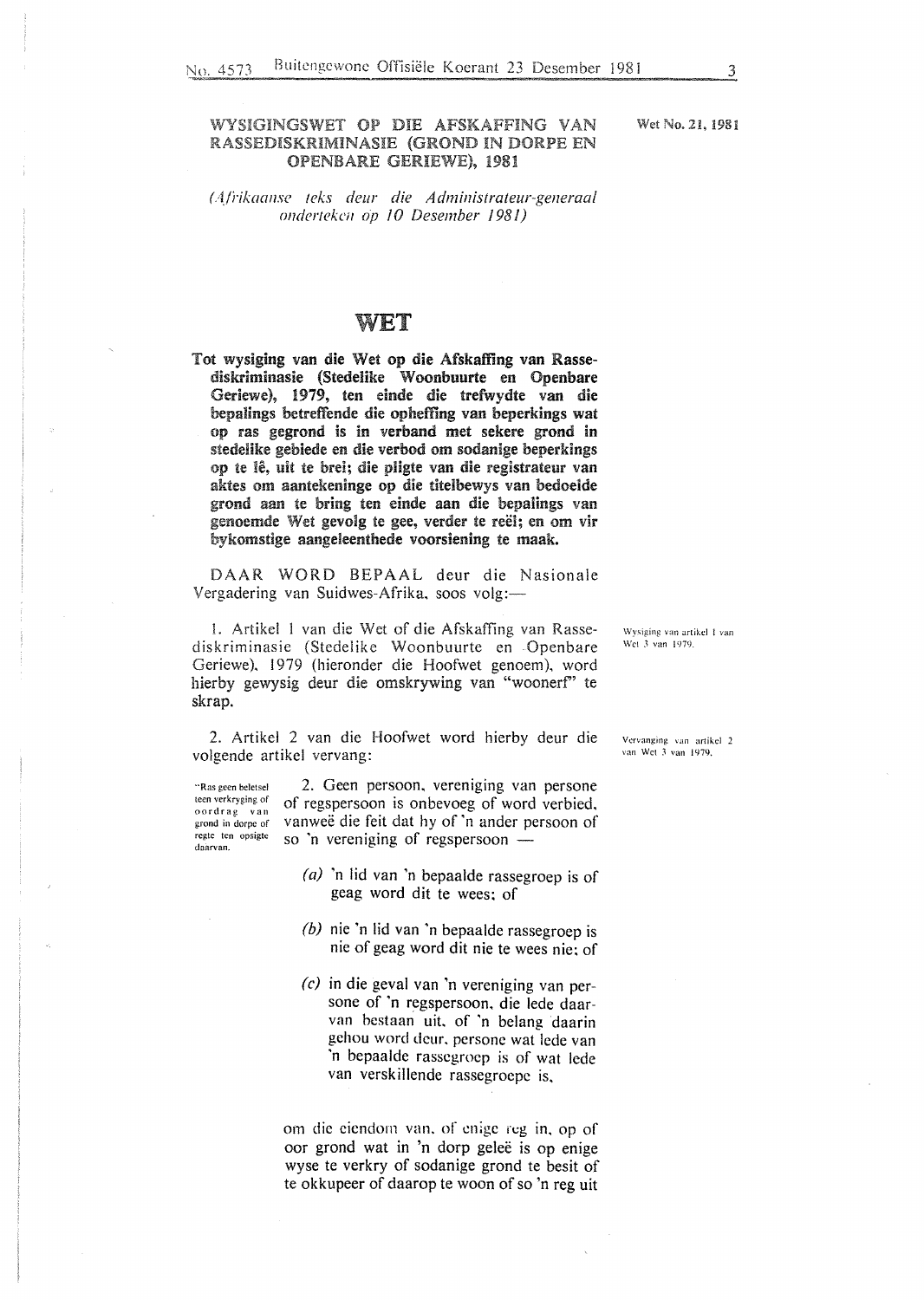#### Act No. 21, 1981 ABOLITION OF RACIAL DISCRIMINATION <sup>I</sup>(URBAN LAND AND PUBLIC AMENITIES AMENDMENT ACT, 1981

land or exercising any such right, or from transferring or granting in any manner such ownership or any such right, or giving possession or occupation of such land, to such other person or such association of persons or juristic person, or enabling or permitting him or it to reside upon such land or to exercise any such right.".

**Substitution of section** *5* **of**  Act *3* of 1979.

3. The following section is hereby substituted for section *5*  of the principal Act:

**"Removal and**  annulment of restrictions, obligations, conditions, servitudes and provisions repugnant to section 2.

5. (1) Any restriction or obligation which is binding on the owner of land situated in any township by virtue of  $-$ 

- (a) a restrictive condition or servitude registered against the title deed of such land; or
- *(b)* a provision of any law; or
- $(c)$  a provision of any town planning scheme as defined in the law (if any) on the planning of townships applicable in that part of the territory of South West Africa in which the township concerned is situated: or
- *(d)* a provision of a town planning scheme as so defined and a restrictive condition or servitude registered against the title deed of such land; or
- *(e)* a provision of a town planning scheme as so defined and a provision of any law.

and which is repugnant to the provisions of section 2, is hereby removed in so far as it is so repugnant, and the restrictive condition, servitude or provision concerned is hereby declared to be null and void to the same extent.

(2) The registrar of deeds or other person in charge of any office where deeds in respect of land situated in a township are registered, shall, when the title deed of land registered in such office is at any time received in such office for any purpose, make such notes as he may consider necessary to give effect to the provisions of subsection  $(1)$ , on that title deed and in or upon all relevant registers or documents kept in such office.".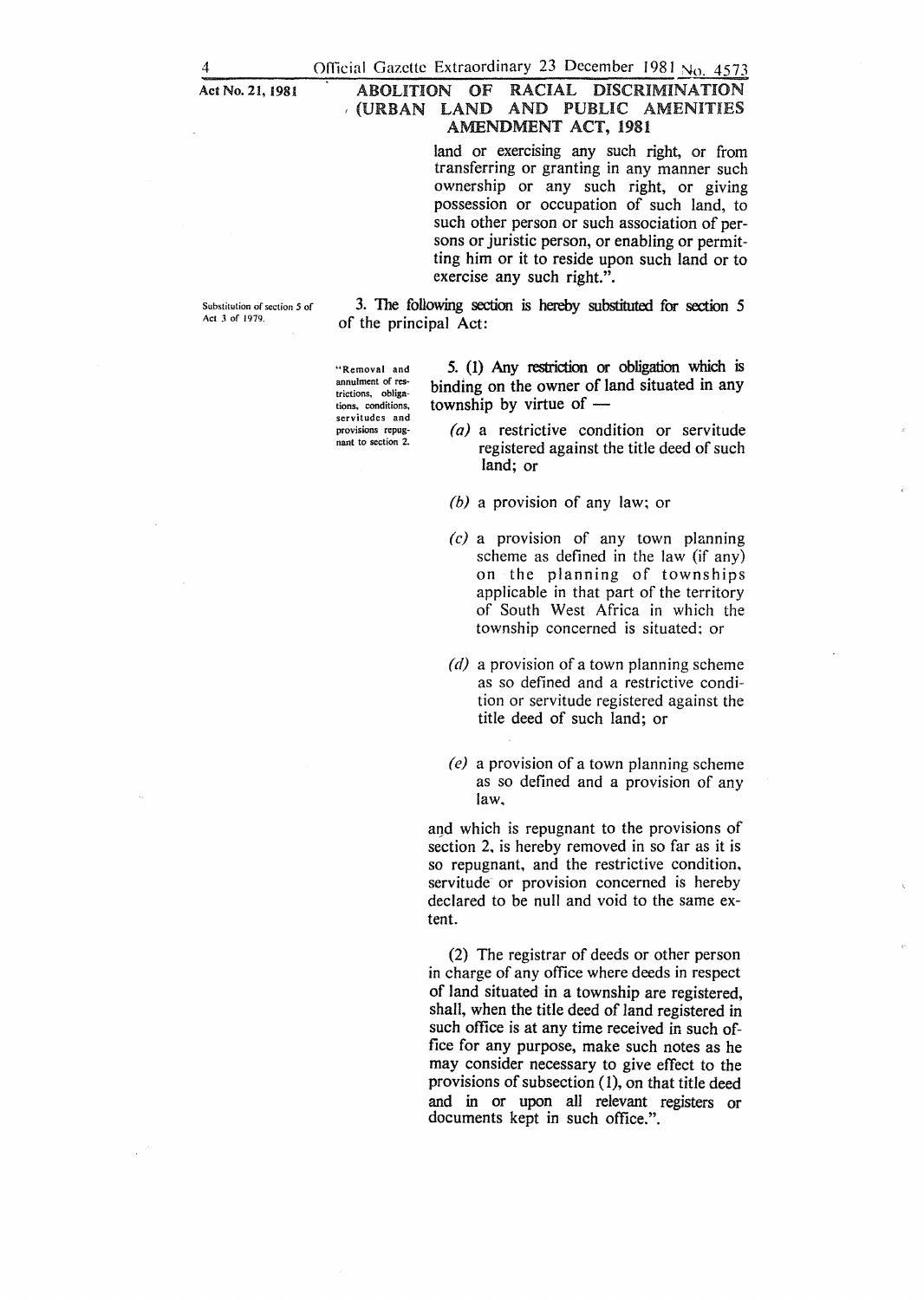#### WYSIGINGSWET OP DIE AFSKAFFING VAN RASSE- Wet No. 21, 1981 DISKRIMINASIE (GROND IN DORPE EN OPENBARE GERIEWE), 1981

te oefen nie, of om daardie eiendom of so 'n reg op enige wyse oor te dra of te verleen, of besit of okkupasie van sodanige grond te gee, aan daardie ander persoon of daardie vereniging van persone of regspersoon, of hom in staat te stel of toe te laat om op sodanige grond te woon of so 'n reg uit te oefen nie.".

3. Artikel 5 van die Hoofwet word hierby deur die volgende artikel vervang:

Vervanging van artikel *5*  van Wet 3 van 1979.

"Opheffing en nietigverklaring van beperkings, verpligtings, voor· **waardes.** serwi~ tute en bepalings wat met artikel 2 :trydig is.

5. ( 1) 'n Beperking of verpligting wat vir die eienaar van grond wat in 'n dorp geleë is. bindend is uit hoofde van  $-$ 

- (a) 'n beperkende voorwaarde of serwituut teen die titelbewys van daardie grond geregistreer; of
- *(b)* 'n bepaling van 'n wet; of
- (c) 'n bepaling van 'n dorpsbeplanningskema soos omskryf in die wet (indien daar een is) op die beplanning van dorpe wat van toepassing is in die dee! van die gebied Suidwes-Afrika waarin die betrokke dorp geleë is; of
- *(d)* 'n bepaling van 'n dorpsbeplanningskema soos aldus omskryf en 'n beperkende voorwaarde of serwituut teen die titelbewys van daardie grond gercgistreer: of
- *(e)* 'n bepaling van 'n dorpsbeplanningskema soos aldus omskryf en 'n bepaling van 'n wet,

en wat met die bepalings van artikel 2 strydig is, word hierby opgehef vir sover dit aldus strydig is, en die betrokke beperkende voorwaarde, serwituut of bepaling word in dieselfde mate hierby nietig verklaar.

(2). Die registrateur van aktes of ander persoon in beheer van 'n kantoor waar aktes ten opsigte van grond wat in 'n dorp geleë is, geregistreer word, moet, wanneer die titelbewys van grond wat in daardie kantoor geregistreer is, te eniger tyd vir die een of ander doel in daardie kantoor ontvang word, die aantekeninge wat hy nodig ag om aan die bepalings van subartikel (1) gevolg te gee, aanbring op daardie titelbewys en in of op aile tersaaklike registers of stukke wat in daardie kantoor gehou word.".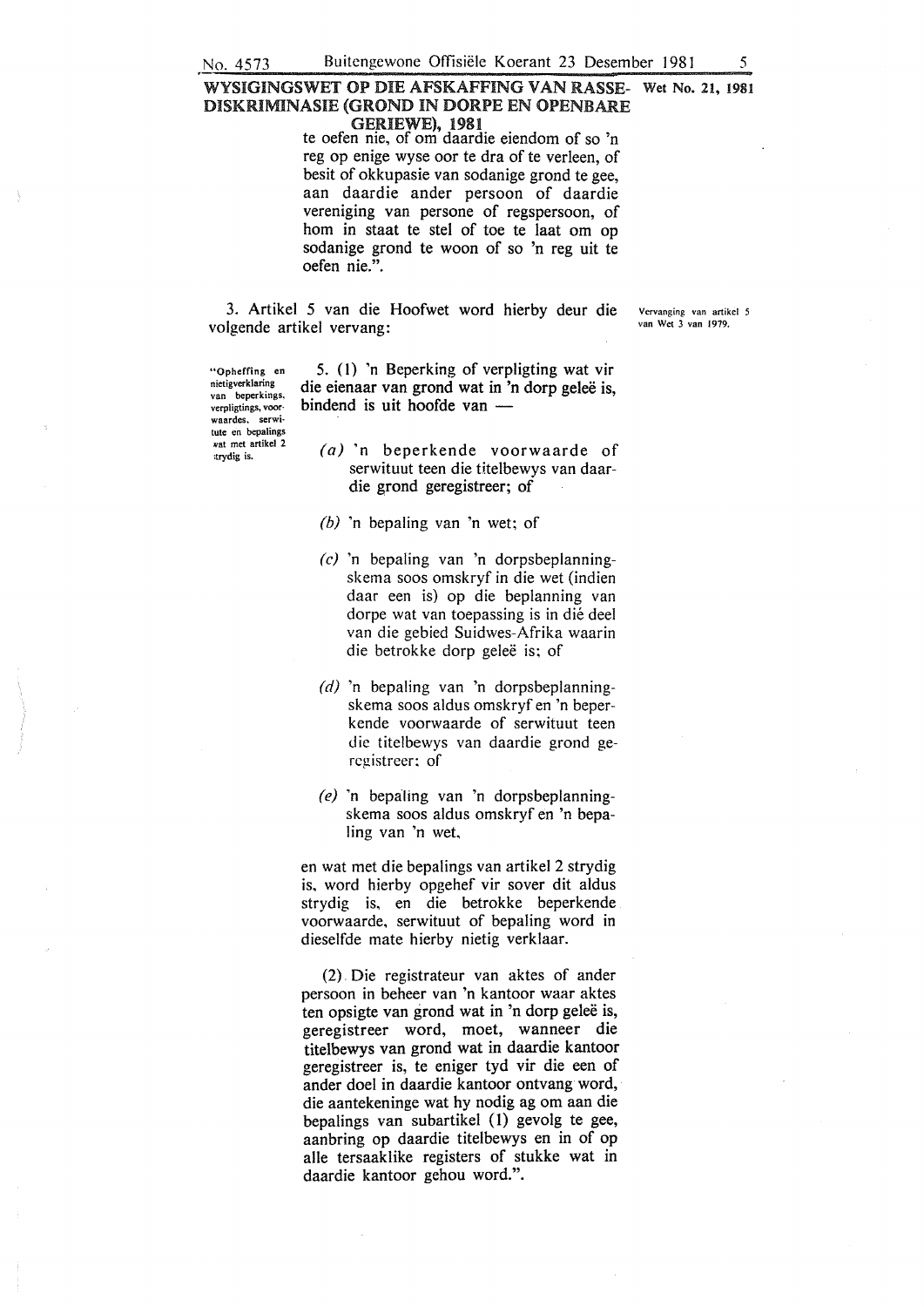Act No.21, 1981

#### ABOLITION OF RACIAL DISCRIMINATION (URBAN LAND AND PUBLIC AMENITIES AMENDMENT ACT,

Amendment of section 7 of Act J of 1979.

4. Section 7 of the principal Act is hereby amended by the substitution for subsection (2) of the following subsection:

" (2) For the purposes of subsection (1) a provision of a law authorizing or effecting the reservation or setting apart of any part of a township as an area for occupation or possesion by, or any other needs of, members of a particular racial group, shall not be regarded as repugnant to the provisions of section 2, but the reservation or setting apart of such an area which has been effected or is effected at any time under or by such a provision, shall in no way prejudice the application and operation of the provisions of section 2 in respect of any land in the area concerned.".

Substitution of section 8 of Act 3 of 1979.

*5.* The following section is hereby substituted for section 8 of the principal Act:

of Racial Discrimination (Urban Land and

"Short title. 8. This Act shall be called the Abolition"

Substitution of long title of Act J of 1979.

6. The following long title is hereby substituted for the long title of the principal Act:

Public Amenities) Act, 1979.".

"To remeve restrictions based on race in connection with land in urban areas and certain public amenities; to prohibit the imposition of such restrictions; and to provide for incidental matters.".

Short title.

7. This Act shall be called the Abolition of Racial Discrimination (Urban Land and Public Amenities) Amendment Act, 1981.